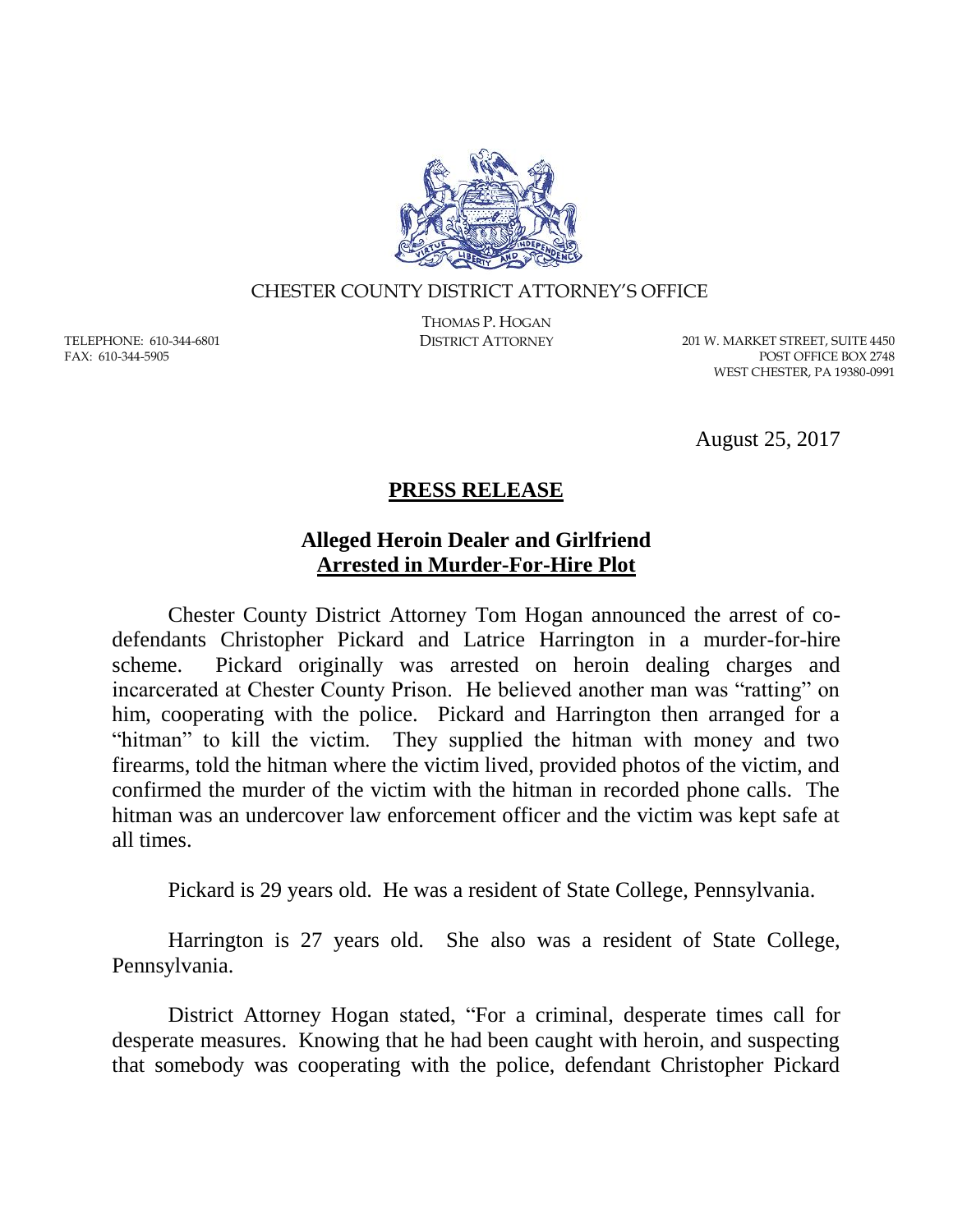decided to have somebody killed rather than face justice. He and his co-defendant now will pay the price for this cold-blooded scheme."

Pennsylvania State Police Sgt. Keye Wysocki stated, "This case is a clear example of how dangerous drug traffickers can be in the United States. Within days of being arrested and from within prison, the defendant orchestrated a murder-for-hire in an attempt to elude a conviction for a drug arrest."

The facts alleged in the criminal complaints are as follows:<sup>1</sup>

On August 3, 2017, defendant Christopher Pickard was arrested on drugrelated charges in Charlestown Township, Chester County, Pennsylvania. Pickard had 813 baggies of heroin in his car. There also was a passenger in Pickard's car, who was released and who later became the target of Pickard's murder scheme.

After his arrest, Pickard was remanded to Chester County Prison. Pickard then began to suspect that the passenger in his car was cooperating with the police in the drug investigation, or, as Pickard put it, the passenger was "ratting" on him to the police. $2$ 

Law enforcement then received information that Pickard wanted to solicit a hitman to kill the passenger (hereinafter referred to as the "victim"). Pickard was provided with a telephone number for a hitman, who actually was an undercover police officer.

Pickard then worked with his co-defendant Latrice Harrington to arrange for the murder of the victim. Pickard offered the hitman "\$2,000 cash and an ounce of the dog food" (code for heroin) to kill the victim. Harrington, Pickard's girlfriend, worked with Pickard to funnel communications between Pickard and the hitman.

The defendants arranged for the hitman to see pictures of the victim on the social media sites Facebook and Snapchat. The defendants identified the victim's residence and a good time of day for the murder.

Harrington then picked up two firearms for Pickard, a sawed-off shotgun and a .40 caliber semi-automatic pistol. Harrington delivered the firearms and a

 $\overline{a}$ 

 $<sup>1</sup>$  A criminal defendant is presumed innocent until proven guilty in court.</sup>

 $2<sup>2</sup>$  In fact, the passenger was not cooperating with the police.